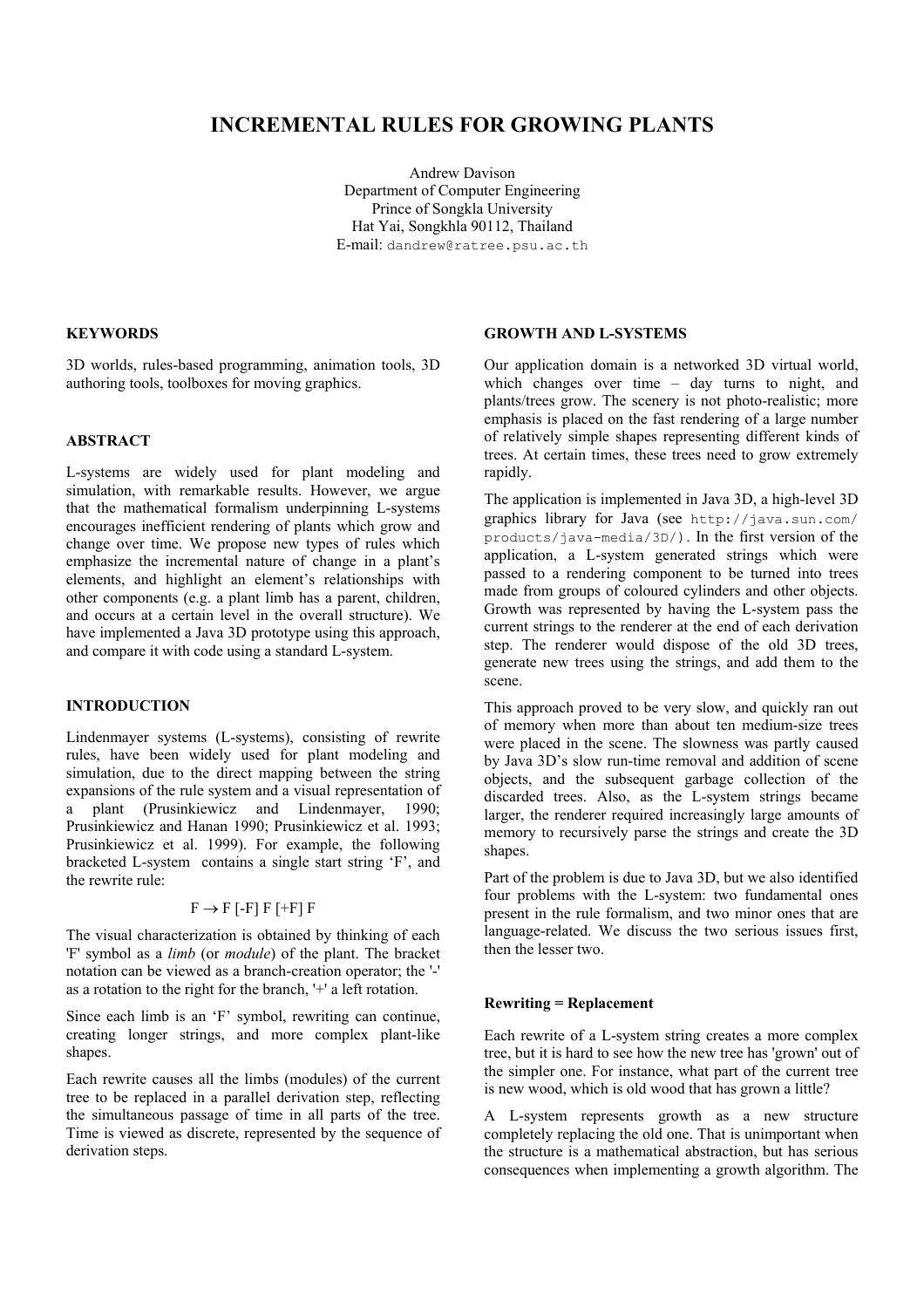natural approach, and the most disastrous from an efficiency point of view, is to discard the current structure at the start of a rewrite and generate a new one matching the new string expansion. There is no simple alternative to this since the L-system does not distinguish between old elements (either changed or unchanged) in the structure and the new parts.

#### **No Tree Relationships**

Another drawback of the L-system notation is its lack of tree nomenclature. For example, it is not possible to talk about the parent of a node, its children, or its level in the tree. To be fair, some of these capabilities can be programmed by using parameterized L-system rules. However, we believe that a production system for plant modeling should contain intrinsic ways of talking about the branching structure that it represents.

## **Locating Limb (Module) State**

Limb state includes information such as the present length of a limb, its current colour, and its age. Parameterized Lsystems handle state by adding additional parameters to the rules, which tends to lead to large rules. Arguably, this solution places the data in the wrong place: state details for each limb should be located *inside* the particular limb rather than in the rules which are applied to all the limbs. This is really an argument for an object-based view of limbs, rather than a procedural one centered around the rules. Benefits include the ability to hide state, improved modularization, and cleaner abstractions.

### **Rule Reuse**

Large groups of L-systems rules often contain very similar rules for the different plant elements. For example, most types of limbs will grow for a period of time (represented by a recursive, parameterized rule), followed by the appearance of child limbs as branches sprout (this is often called a decomposition rule).

Once an object view of limbs is utilized, it follows that plant node types should be represented by classes with their own data, methods, and rule behavior. Commonalties between the classes, whether in their state or rules, can be dealt with by subclassing.

### **INCREMENTAL RULES**

Our principal change to the L-system formalism is to utilize rules which specify rewrites as *incremental changes* to existing limbs, such as a gradual increase in length or a deepening colour. Child branches can be spawned, but are defined in terms of how they are added to their parent limb. This requires the introduction of a tree notation so that the parent-child relationships can be stated.

We implemented our ideas in Java, so gaining the advantages of OOP. In our prototype system, a limb is represented by a TreeLimb class, which has over 20 public methods, roughly classified into five groups:

- scaling of the cylinder's radius or length;
- colour adjustment;
- parent and children methods;
- leaves-related;
- various others (e.g. accessing the limb's current age).

The system is activated every 100ms (the time interval between rewrites), and applies its rules to all the TreeLimb objects, affecting a parallel rewrite analogous to the L-system model. The difference lies in the incremental nature of the rules.

The rules have an if-then form, where the action is only carried out if the conditions evaluate true for the current limb.

The rest of this section contains descriptions of the simple 'length' and 'thickness' rules, and the slightly more complex 'child limbs spawning' rule.

The 'length' rule incrementally increases the length of a limb up to a maximum of about 1 unit:

```
 if ((limb.getLength() < 1.0f) &&
     !limb.hasLeaves())
 limb.scaleLength(1.1f);
```
limb is the current TreeLimb object under consideration. The hasLeaves() part of the condition stops branches from growing any longer once they have leaves.

The 'thickness' rule mandates how a limb's thickness should change:

```
 if ((limb.getRadius() <=
    (-0.05f*limb.getLevel()+0.25f))
                  && !limb.hasLeaves())
 limb.scaleRadius(1.05f);
```
The equation  $-0.05 \times 1$  imb.getLevel() +0.25 relates the maximum radius to the limb's level. For example, a limb growing directly out of the ground (level  $=$  1) can have a larger maximum radius than a branch higher up the tree. This means that branches will get less thick the higher up the tree they appear, as in nature.

The 'child limbs spawning' rule creates at most two child limbs:

```
if (limb.getAge() == 5) & &
    (treeLimbs.size() <= 256) &&
    !limb.hasLeaves() &&
    (limb.getLevel() < 10)) {
if (Math.random() < 0.85)makeChild(randomRange(10,30), limb);
if (Math.random() < 0.85)makeChild(randomRange(-30,-10), limb);
}
```
The four conditions only permit child limbs to appear if the parent is at least 5 time intervals old, the total number of